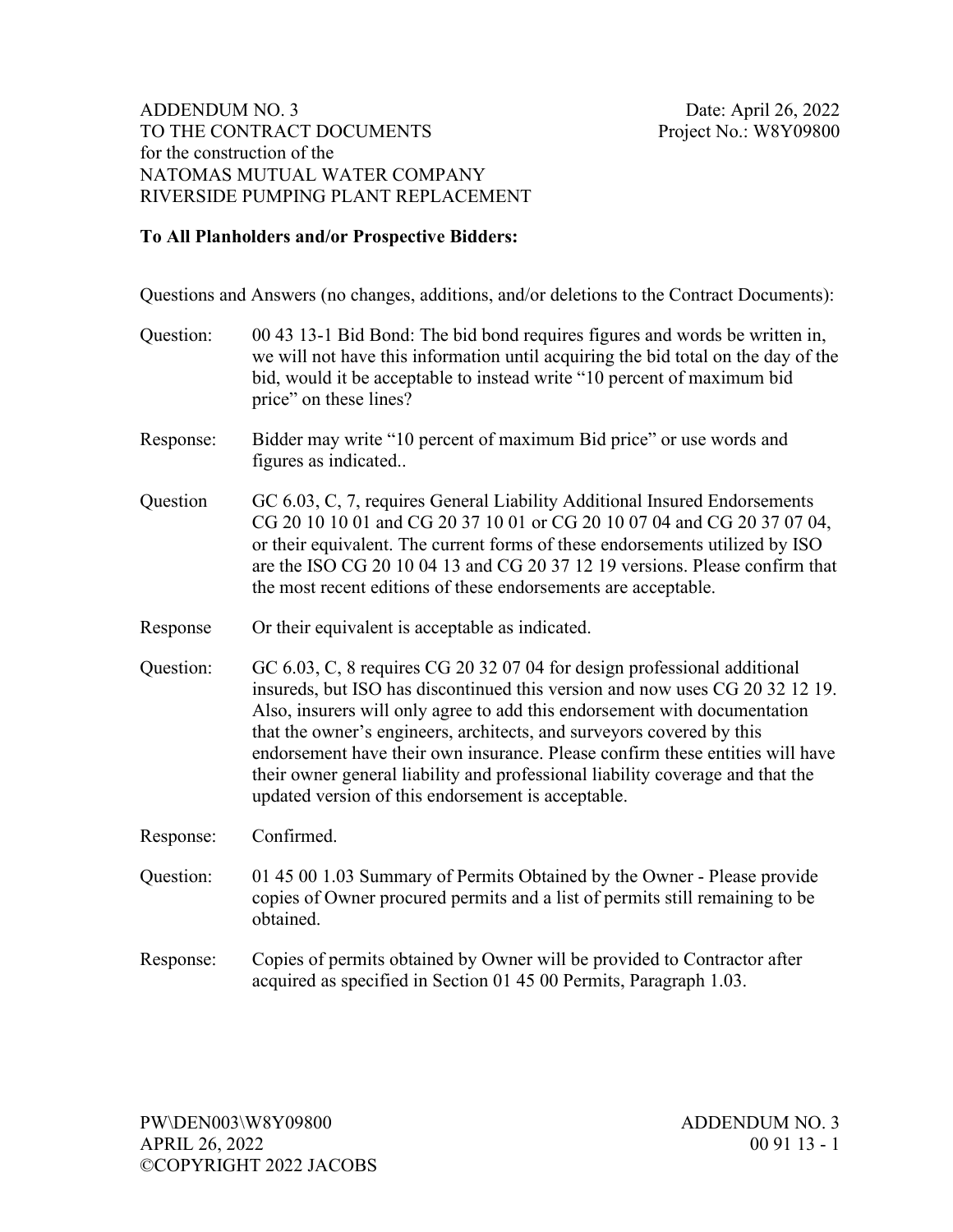| Question  | Specification 01 31 13 - 1.05 A.1. constricts the work window within the<br>"prism of the existing levee". There is a line shown on contract drawing 050-<br>C-3002 defined as the "3:1 LEVEE INFLUENCE LINE". Please confirm the<br>prism of the existing levee and the 3:1 LEVEE INFLUENCE LINE are the<br>same.                                                                                                                                                                                                                                                                                                                                                                                                                                          |
|-----------|-------------------------------------------------------------------------------------------------------------------------------------------------------------------------------------------------------------------------------------------------------------------------------------------------------------------------------------------------------------------------------------------------------------------------------------------------------------------------------------------------------------------------------------------------------------------------------------------------------------------------------------------------------------------------------------------------------------------------------------------------------------|
| Response: | Confirmed.                                                                                                                                                                                                                                                                                                                                                                                                                                                                                                                                                                                                                                                                                                                                                  |
| Question: | Spec 02 41 00-5 states to protect existing trees by installing a 6 foot high<br>fence 5 feet from the trunk. There is an existing 30" Oak shown on Drawing<br>050-C-2002 at approximate Station 10+59, 20' Rt., with a "Protect in Place"<br>callout. The toe of the fill is right at the base of this tree. The large<br>overhanging branches of this tree will be in conflict with the work to be<br>performed and a significant amount of the tree would need to be trimmed just<br>to fit the road. The required clearing & grubbing, topsoil removal, and<br>subgrade preparation in the vicinity of this tree will likely damage the tree<br>roots and jeopardize the long term health of this tree. Please confirm that this<br>tree can be removed. |
| Response: | At this time, the referenced tree shall be protected in place as indicated.                                                                                                                                                                                                                                                                                                                                                                                                                                                                                                                                                                                                                                                                                 |
| Question: | Spec 02 41 00 1.01 A gives the definition of ACM: Asbestos-containing<br>material. Is there expected to be hazardous materials like asbestos or lead<br>paint on this project?                                                                                                                                                                                                                                                                                                                                                                                                                                                                                                                                                                              |
| Response: | Please refer to Section 00 72 00 General Conditions, Paragraph 5.06, and<br>Section 00 73 00 Supplementary Conditions.                                                                                                                                                                                                                                                                                                                                                                                                                                                                                                                                                                                                                                      |
| Question: | Note 3 on Drawing 050-YP-3100 states "Pipe Zone and Trench Backfill<br>Material shall be CLSM." Please confirm that clsm is to be placed all the way<br>from up to existing grade when backfilling these pipes.                                                                                                                                                                                                                                                                                                                                                                                                                                                                                                                                             |
| Response: | Confirmed.                                                                                                                                                                                                                                                                                                                                                                                                                                                                                                                                                                                                                                                                                                                                                  |
| Question: | Spec 01 30 00 - 20 states that a bubble curtain may be required. Usually the<br>permits state whether one is required or not. Since the permits have not been<br>provided, please give direction if you want each bidder to include the costs of<br>a bubble curtain.                                                                                                                                                                                                                                                                                                                                                                                                                                                                                       |
| Response: | Assume a bubble curtain device will be required.                                                                                                                                                                                                                                                                                                                                                                                                                                                                                                                                                                                                                                                                                                            |
| Question: | Will a silt/turbidity curtain be required for work in the river? Please provide<br>direction since the permits have not been provided.                                                                                                                                                                                                                                                                                                                                                                                                                                                                                                                                                                                                                      |
| Response: | A silt and/or turbidity curtain in the river is not a requirement at this time.                                                                                                                                                                                                                                                                                                                                                                                                                                                                                                                                                                                                                                                                             |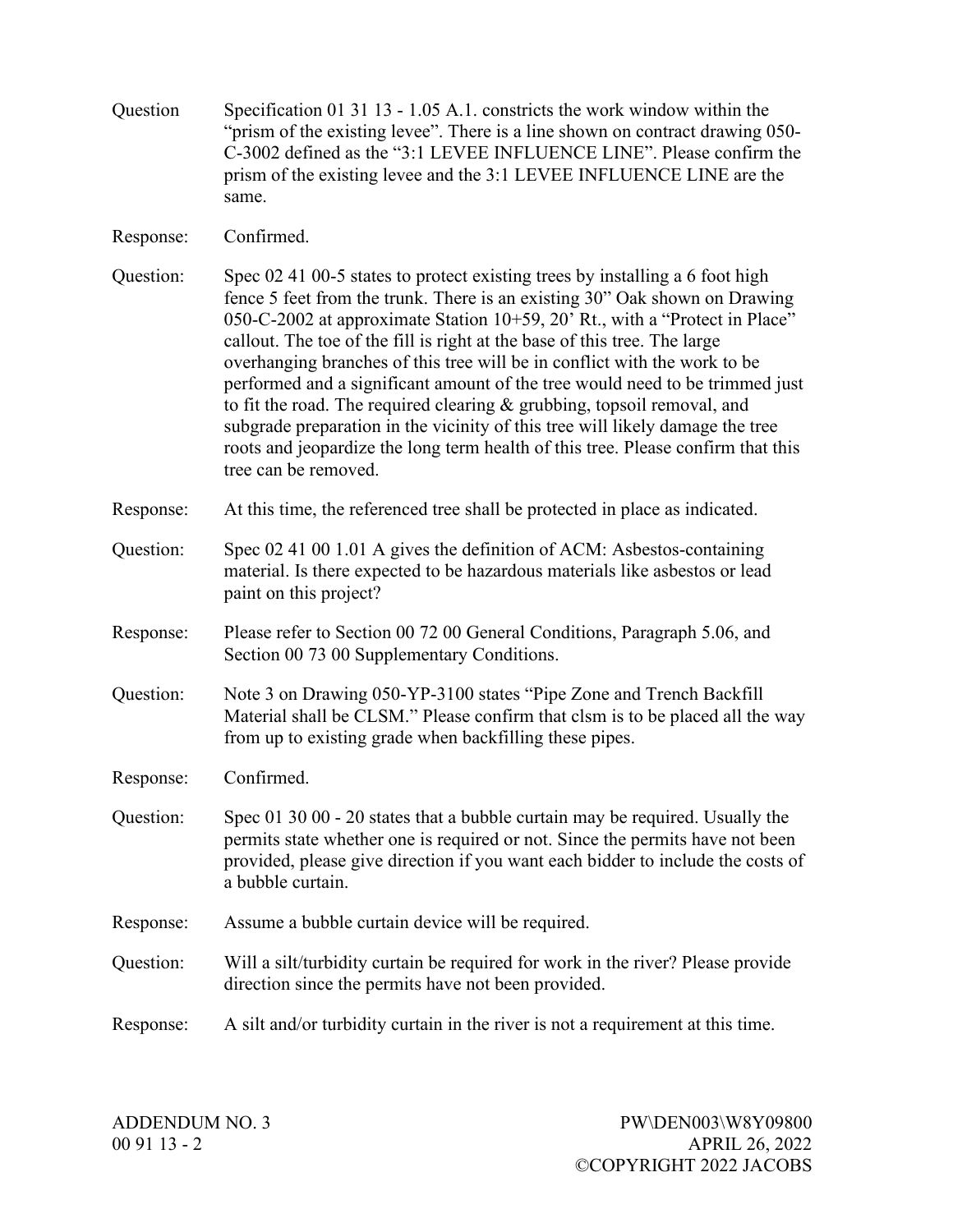Question: Please reference Note 6 under "Steel Piles" on Drawing 000-G-005. It states that Pile shall be installed within 3" of the centroid. Since the log boom pile get as-built after installation, does this tolerance apply to the log boom pile? Or does that tolerance only apply to the pile for the pumping plant. Response: The stated tolerances apply to all piles. Questions: Spec 01 30 00 - 20 states that the Pile Driving Plan shall be submitted to the Engineer for review and approved by NMFS prior to any pile driving activities. Since the work window in the river is not very long, please provide how long the Engineer and NMFS will take to review and approve the Pile Driving Plan. Response: Please refer to Section 01 33 00 Submittal Procedures, Paragraph 1.02.F. Question: Spec 01 30 00 -19 states "Place riprap in the Sacramento River in low flow periods during October." Spec 31 37 00 states to place riprap over geotextile. Drawing 050-C-2002 shows the limits of the Riprap to be placed in the river and the lowest elevation is 3.6'. If the river is not below elevation 3.6' is the contractor expected to place fabric under water for the Riprap or is there a different option? Response: An 8-inch thick layer of gravel bedding (gradation per ASTM C33 Size 57) may be considered where placement of geotextile is problematic. Question: Sheet 46 Detail 5 of 5 (0551-041) does not provide leg dimensions for the 3/16" steel bent plate. Detail 3 of 5 doesn't indicate dimensions for the Steel angle attachment from the stairs to the concrete face. Please provide. Response: The 3/16" bent plate shown in DETAIL 5 of 5 would be fabricated to meet the minimum edge distance and entering and tightening clearance requirements of the ASCI Manual of Steel Construction as indicated in structural steel and metal fabrications note 3 on drawing 000-G-0006. At DETAIL 3 of 5, the top connection detail has a note to see the landing connection for notes not shown. The angle attachment is detailed in the landing connection. Question: Spec Section (01 31 13-1), Lists Mark Crume as SMUD's Contact Person including a contact phone number (916) 732-6672. This Number is no longer valid and the name "Mark Crume" is not in SMUD's Directory for this projects area. Please provide updated contact information including name, telephone number, and email. Response: Upon determination, updated SMUD contact information will be made available to Contractor.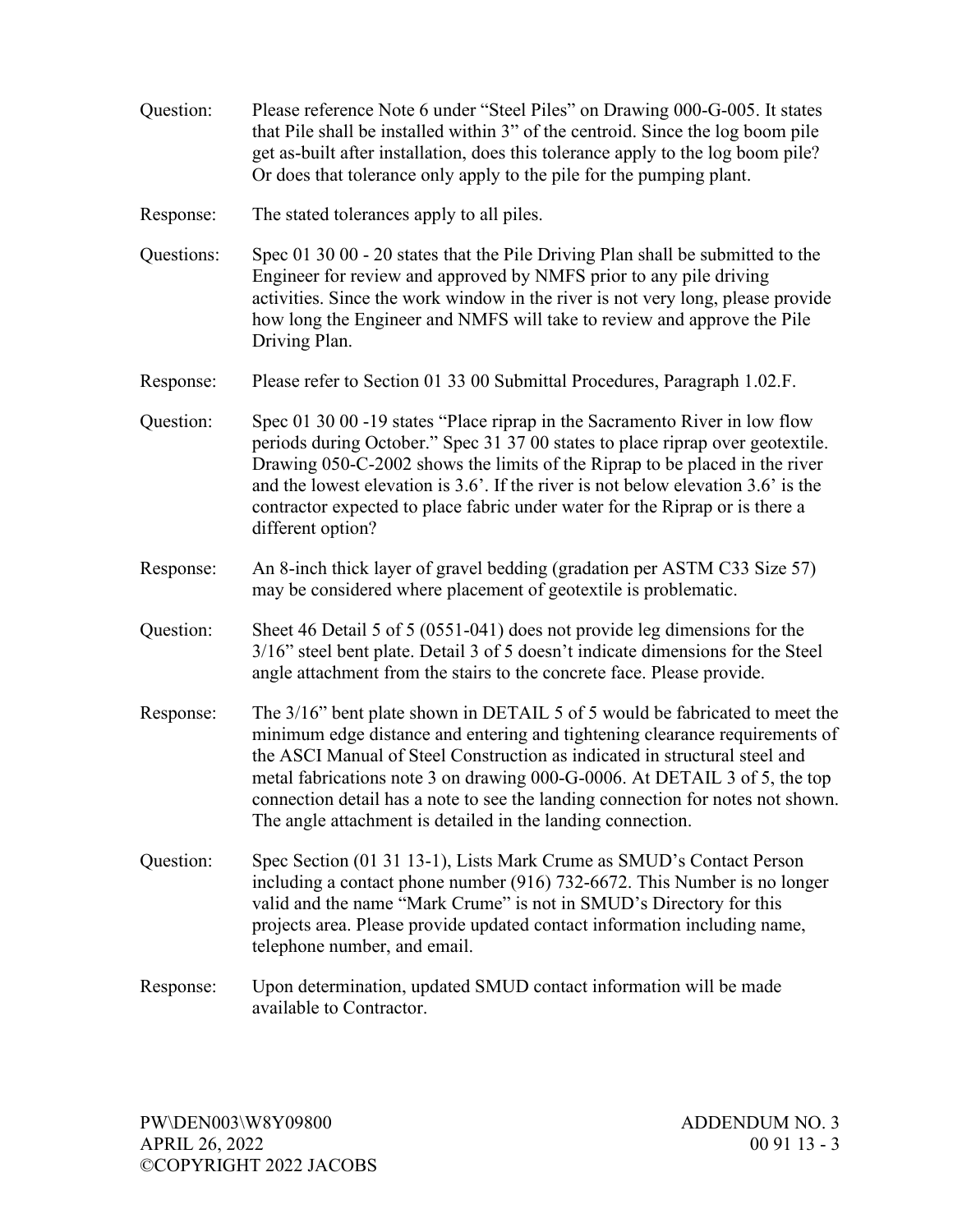| Question: | Note on plan sheet 16 states that "Demolition of existing transformers to be<br>done by SMUD, coordinate as required". Does this work include the removal<br>of existing overhead utility lines leading to poles on the street side of the<br>property?                                                                                                                                         |
|-----------|-------------------------------------------------------------------------------------------------------------------------------------------------------------------------------------------------------------------------------------------------------------------------------------------------------------------------------------------------------------------------------------------------|
| Response: | Yes.                                                                                                                                                                                                                                                                                                                                                                                            |
| Question: | Please confirm that the liquidated damages for delay cover all delay damages<br>and the Owner is not entitled to any additional compensation for delays for<br>which it is entitled to compensation/damages. If the Owner contends<br>additional damages are recoverable, please identify or change the liquidated<br>damages so the Contractor can adequately understand and address the risk. |
| Response: | Confirmed.                                                                                                                                                                                                                                                                                                                                                                                      |
| Question: | Is the time defined under 5.05, of the general conditions, compensable or is<br>the adjustment in Contract Price pertaining to impacts or changes to the Work<br>resulting from unidentified or misidentified utilities?                                                                                                                                                                        |
| Response: | An adjustment in Contract Price and/or Contract Time will be made if<br>appropriate.                                                                                                                                                                                                                                                                                                            |
| Question: | It is customary for concurrent delays, even if Contractor is one of the causes,<br>to be a basis for an adjustment in Contract Time (and not Contract Price). Will<br>the Owner edit GC 4.05 F of the general conditions, accordingly to provide<br>for an adjustment of Contract Time for concurrent delays identified in 4.05 F.<br>to preclude the need for contingency?                     |
| Response: | No.                                                                                                                                                                                                                                                                                                                                                                                             |
| Question: | Due to the critical nature of the work required to be complete prior to<br>milestone 1 (Nov 30, 2022) Will the Owner review and approve submittals as<br>soon as the project is awarded? Some materials may need to be released prior<br>to NTP in order to ensure this milestone is met.                                                                                                       |
| Response: | Review of critical submittals will begin promptly after their receipt, however<br>issuance of an approved submittal is not anticipated prior to NTP.                                                                                                                                                                                                                                            |
| Question: | Please confirm that all in-water work (excluding pump and screen) that does<br>not affect the levee prism (i.e. excavation), must be completed by Nov 30,<br>2022 to achieve Milestone $#1$ .                                                                                                                                                                                                   |
| Response: | Please refer to 01 30 00 Environmental Compliance, Paragraph 3.11.H.2.                                                                                                                                                                                                                                                                                                                          |
| Question: | Please confirm that all work that does impact the levee prism must be<br>completed by Oct 31, 2022.                                                                                                                                                                                                                                                                                             |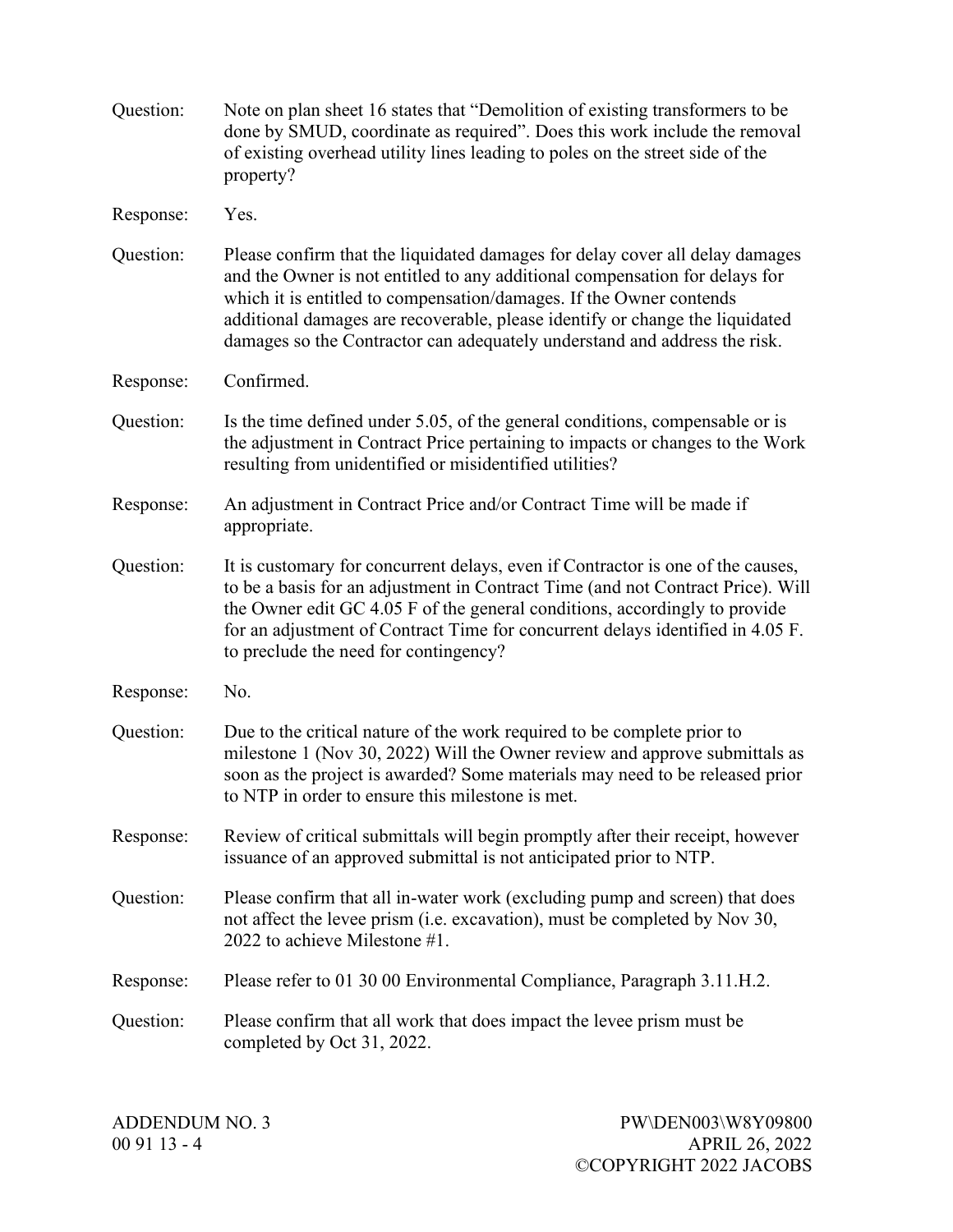| Response: | Please refer to Section 01 31 13 Project Coordination, Paragraph 1.05.A.1.                                                                                                                                                                                                                                                                                                                                                                                                                      |
|-----------|-------------------------------------------------------------------------------------------------------------------------------------------------------------------------------------------------------------------------------------------------------------------------------------------------------------------------------------------------------------------------------------------------------------------------------------------------------------------------------------------------|
| Question: | Certain components such as steel stairs and steel railing are at or below<br>elevation 37.1. This would require those components to receive the System<br>No. 1 coating if Elevation 37.1 is the max liquid surface. Please confirm all<br>items listed in spec 09 90 00-3.07C.1.a shall be coated using system No. 4,<br>even if they fall below the max liquid surface.                                                                                                                       |
| Response: | Except where otherwise specified (e.g. pump coatings per Section 44 42)<br>56.23, stainless steel fish screen components, and uncoated piles), coat<br>metallic surfaces above elevation 19.0 with System No. 4, and coat metallic<br>surfaces below elevation 19.0 with System No. 1).                                                                                                                                                                                                         |
| Question: | Regarding structural steel framing at elevation 26.45', can you please confirm<br>the end connection details for the $W10x12$ beams installed adjacent to the<br>pump can? A double angle detail (as per 0512-020) may not work here as the<br>beams are installed at an angle. Double angle may also not be needed, as these<br>appear to be installed just to support grating.                                                                                                                |
| Response: | A single plate shear connection per Standard Detail 0512-022 can be used at<br>the W10x12 beams.                                                                                                                                                                                                                                                                                                                                                                                                |
| Question: | Please confirm no Nelson studs are required to be attached to the top of the<br>beams supporting the concrete slab at elevation 37.50.                                                                                                                                                                                                                                                                                                                                                          |
| Response: | Nelson studs are required at each beam below the concrete deck. Reference<br>the beam callout at grid line A and the corresponding Note 2 on Drawing 100-<br>S-2002.                                                                                                                                                                                                                                                                                                                            |
| Question: | Is Factory Testing witnessed or non-witnessed?                                                                                                                                                                                                                                                                                                                                                                                                                                                  |
| Response: | Pump factory testing is Non-Witnessed. This is applicable to<br>Section 44 42 56.04 and Section 44 42 56.23.                                                                                                                                                                                                                                                                                                                                                                                    |
| Question: | The connection from the can to the structure is a little vague. How was it done<br>at Pritchard? Was the can connected at the El. 5.5 and 13.45 beams as well as<br>at EL 26.45. Was it bolted in or welded? Is the deck opening supposed to be<br>big enough to set/remove the can if needed?                                                                                                                                                                                                  |
| Response: | The pump suction can shall be connected to the structural beams indicated on<br>Drawings at EL 5.50 and EL 13.45. A bolted installation with leveling shims<br>is anticipated, similar to that used at the Natomas Pritchard Lake Pumping<br>Plant. Details of the connections and design of suction can anchor lugs are<br>specified as by pump manufacturer. The concrete deck opening for passage of<br>the pump is not large enough for installation or removal of the pump suction<br>can. |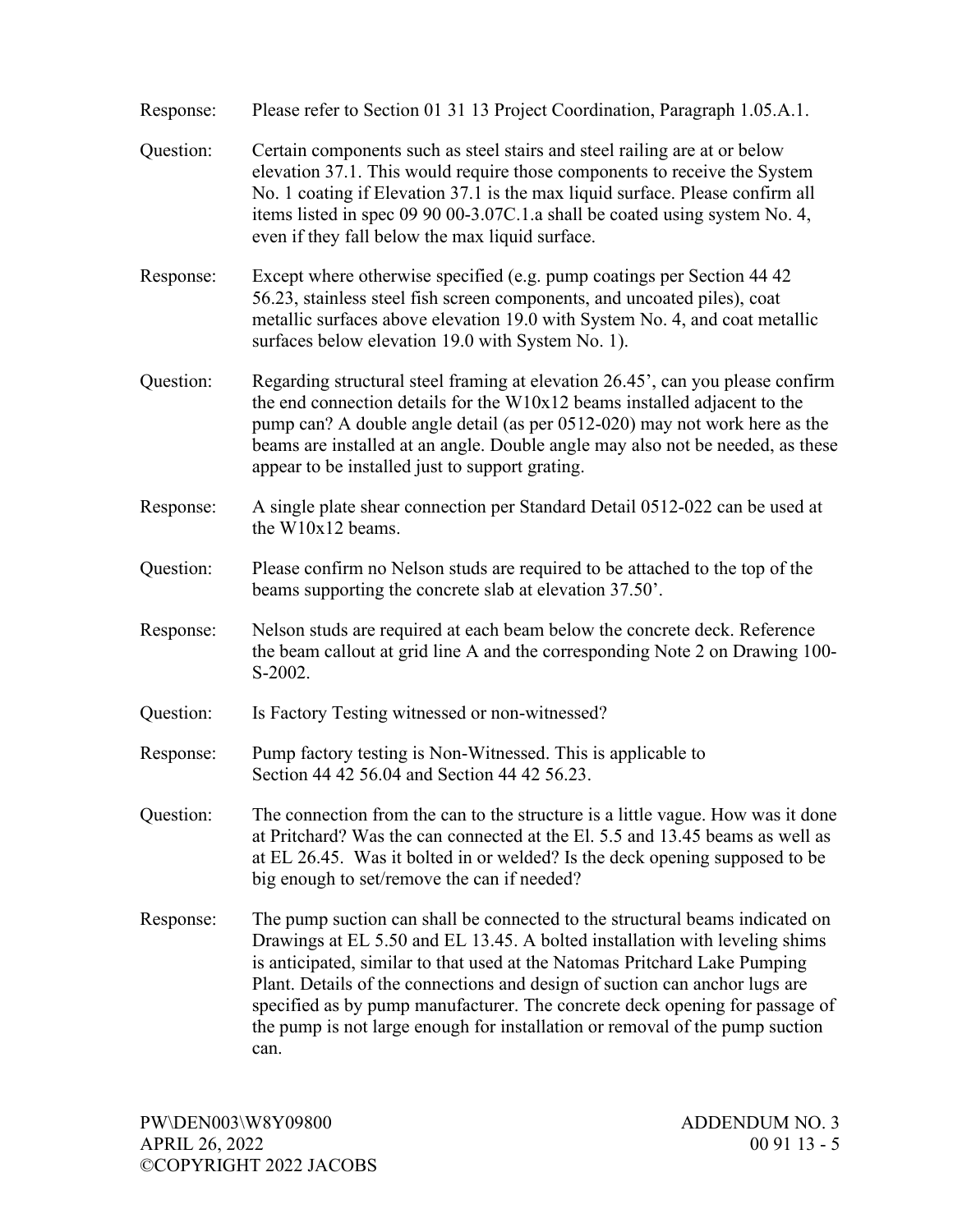| Question: | Spec section 26 05 33-9-2.06B states that raceway needs to be painted in<br>accordance with Section 09 90 00, Painting and Coating. Please confirm all<br>exposed above ground conduit will need to be painted per this spec. Also,<br>please confirm if this includes the conduit protected in the 12 gauge metal<br>shroud located under the pumping plant bridge deck as well as the shroud<br><i>itself.</i> |
|-----------|------------------------------------------------------------------------------------------------------------------------------------------------------------------------------------------------------------------------------------------------------------------------------------------------------------------------------------------------------------------------------------------------------------------|
| Response: | Exposed conduit does not require painting. Please refer to 09 90 00 Painting<br>and Coating, Article 3.06.C.1.                                                                                                                                                                                                                                                                                                   |
| Question: | Spec section 26 05 04-6-2.07B states to Paint Coated Framing Channel.<br>Please confirm that Unistrut framing channel needs to be painted per spec 09<br>90 00.                                                                                                                                                                                                                                                  |
| Response: | Coating options are provided in Paragraph 2.07.B. System No. 4 would apply<br>to exposed metal.                                                                                                                                                                                                                                                                                                                  |

The following changes, additions, and/or deletions are hereby made a part of the Contract Documents for the construction of the Natomas Mutual Water Company Riverside Pumping Plant Replacement, dated March 2022, as fully and completely as if the same were fully set forth therein:

#### A. CONTRACTING REQUIREMENTS

#### **Section 00 73 00, Supplementary Conditions**

- 1. Page 4: Article 6.03.C.9., DELETE the following: "which shall eliminate the exclusion with respect to property under the care, custody and control of Contractor".
- 2. Page 5: Article SC-6.03.G., ADD the following to the end of Paragraph 6.03.G.:

SC-6.03.G. Contractor shall cause the Sacramento Area Flood Control Agency, a joint powers authority formed pursuant to the laws of the State of California ("SAFCA") as well as SAFCA's officers, agents and employees, to be named as additional insureds (in addition to, and not in lieu of, all of those other individuals or entities required to be added, identified or named as additional insureds under this Paragraph 6.03.G., in the Supplementary Conditions or in any of the other Contract Documents) to each insurance policy required to be obtained by Contractor under any of the Contract Documents, including, without limitation of the foregoing, as additional insureds to Contractor's commercial general liability, automobile liability, umbrella or excess, pollution liability, and builder's risk policies of insurance.

3. Page 6: Article 6.03.K.2., ADD the following new article: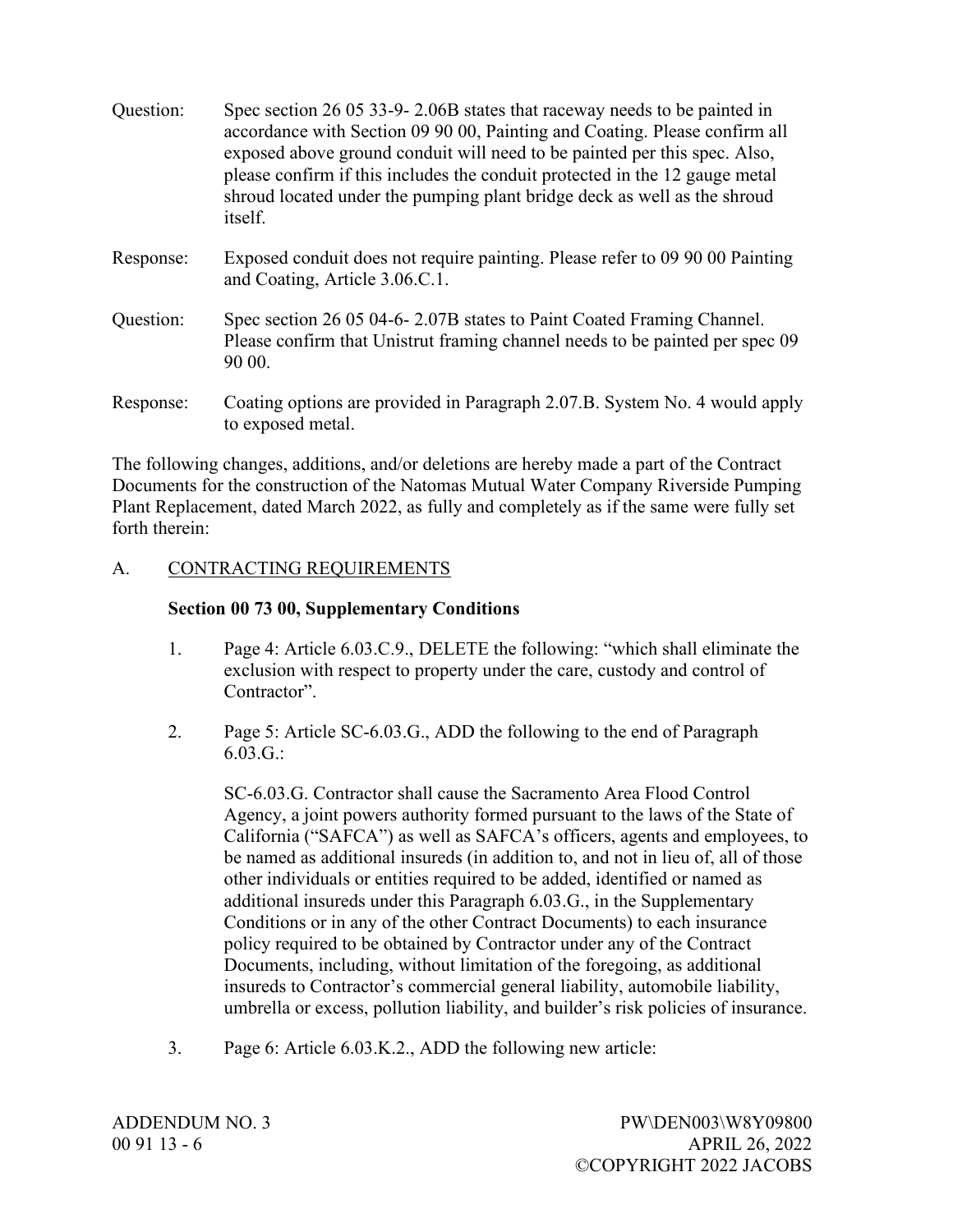6.03.K.2 Provide coverage for business interruption arising out of Contractor's failure to achieve Substantial Completion by the time specified.

a) Each Claim \$1,000,000

- 4. Page 6: Article 6.05.A.2.b., first line of paragraph: REPLACE "final payment" with "Substantial Completion".
- 5. Page 7: Article 6.06.A., ADD the following new paragraph to the end of Paragraph 6.06.A.:

SC-6.06.A. None of the above waivers shall extend to the rights of the builders risk insurer for losses and damages arising out of the rendering or the failure to render any professional services against the Engineer or its consultants, or their officers, directors, members, partners, employees, agents, consultants, or subcontractors.

6. Page 10: Article SC-7.18.D., ADD the following new article:

SC-7.18.D. To the fullest extent permitted by Laws and Regulations, and in addition to any other obligations of Contractor under the Contract or otherwise, Contractor shall indemnify and hold harmless the Sacramento Area Flood Control Agency, a joint powers authority formed pursuant to the laws of the State of California ("SAFCA") its governing board officers, agents and employees from and against any and all claims, costs, losses, liabilities and damages (including but not limited to all fees, expenses and charges of engineers, architects, attorneys and other professionals and all court or arbitration or other dispute resolution costs) arising out of or relating to the performance of the Work, provided that any such claim, cost, loss, liability or damage is attributable to bodily injury, sickness, disease, or death, or to injury to or destruction of tangible property (other than the Work itself), including the loss of use resulting therefrom but only to the extent caused by any negligent act or omission of Contractor, any Subcontractor, any Supplier, or any individual or entity directly or indirectly employed by any of them to perform any of the Work or anyone for whose acts any of them may be liable. The limitations of liability and other terms set forth under Paragraphs 7.18.B and 7.18.C shall apply with equal force and effect with respect to Contractor's indemnification obligations under this Section 7.18.D as they do with respect to Contractor's obligations under Paragraph 7.18.A. Additionally, Contractor's indemnification obligations under 7.18.A and 7.18.D, respectively, shall not be limited by the types and amounts of insurance or self-insurance maintained by SAFCA, Owner, Contractor, any Subcontractor, any Supplier, Engineer, any additional insured, or any other person or entity.

7. Page 13: Article 12.01.F., DELETE the last sentence in Paragraph 12.01.F in its entirety and ADD the following in its place: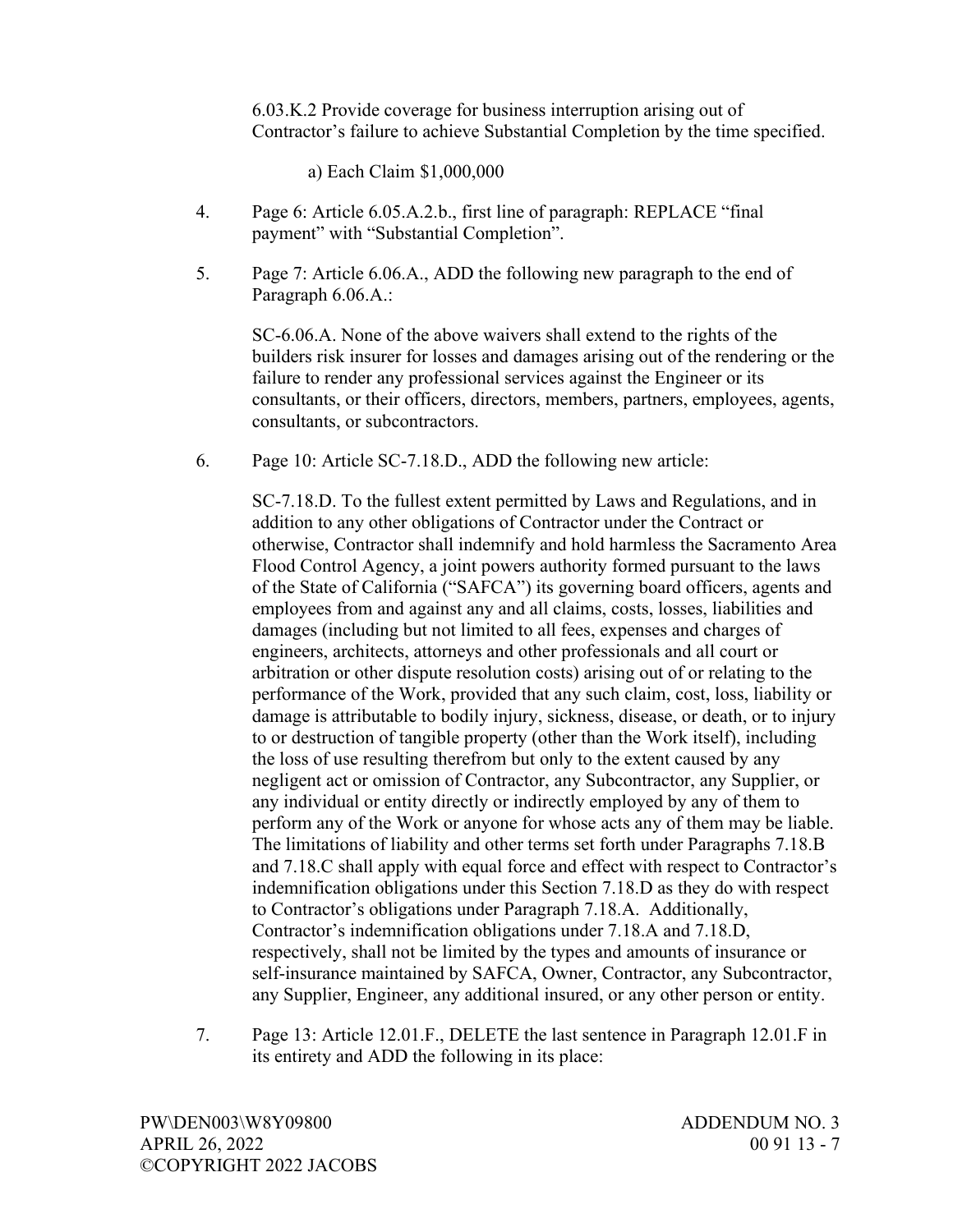SC-12.01.F. A denial of a Claim (whether in whole or in part) shall be final and binding unless: (i) within 30 days of the denial the party aggrieved by the denial sends written notice to the other party of its election to proceed with submitting the denial to dispute resolution pursuant to Article 17 (as amended by SC-17.01 and SC-17.02, as applicable); and (ii) the party aggrieved by the denial files the claim, or demand for arbitration (as applicable) in accordance with the terms of and within the time frames provided by SC-17.01 and SC-17.02, as applicable.

## B. SPECIFICATIONS

#### **Section 01 50 00, Temporary Facilities and Controls**

- 1. Page 8, Article 3.03.E.4.: ADD new paragraph as follows:
	- 4. Contractor shall provide a certified arborist during all tree trimming operations.

#### **Section 09 90 00, Painting and Coating**

- 1. Page 14, Article 3.07.B.1.a.: DELETE this paragraph in its entirety and REPLACE with the following:
	- a. Metal surfaces below elevation 19.0; metal surfaces above elevation 19.0 that are a part of the immersed equipment; surfaces of metallic items, such as wall pipes, pipes, pipe sleeves, access manholes, gate guides and thimbles, and structural steel that are embedded in concrete; and the following specific surfaces: 1) Interior surfaces of steel piping noted in the Piping Schedule.

# **Section 31 23 13, Subgrade Preparation**

- 1. Page 2, Article 3.02: ADD new paragraph as follows and renumber the remaining paragraph:
	- 1. Beneath Earthfill placed on Levee Slope:
		- a. Perform clearing, grubbing, and stripping in accordance with Section 31 10 00, Site Clearing.
		- b. Cut into existing slope between 12 to 24 inches horizontally prior to placement of each 6-inch maximum thick earthfill lift to create a stair-stepped connection between the subsequent fill and the existing levee embankment.

## **Section 31 23 23, Fill and Backfill**

1. Page 6, Article 3.03: ADD new paragraph as follows: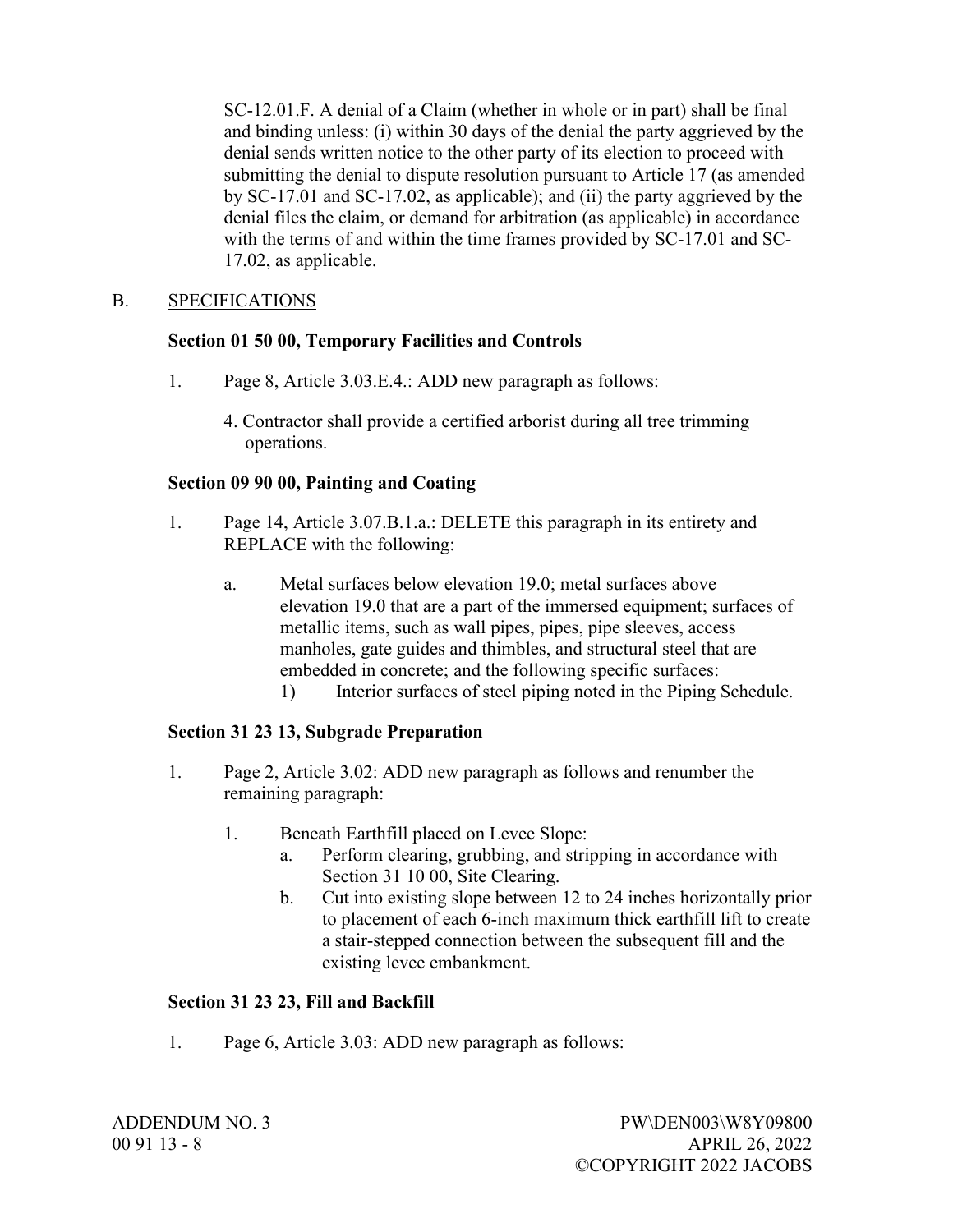- C. Up against Levee Slope:
	- 1. Cut a bench into existing slope a minimum of 12 inches horizontally, up to a maximum of 24 inches, before placing each horizontal lift of earthfill.
	- 2. Place earthfill in horizontal lifts of 6-inch maximum compacted thickness, compact each lift to minimum of 90 percent relative compaction as determined in accordance with ASTM D1557.
	- 3. Moisture condition earth fill between 0 to 3 percent above the optimum moisture content as determined with ASTM D1557, prior to compaction.

## C. DRAWINGS

- 1. Drawing 000-G-0005, STRUCTURAL NOTES 1; under STEEL PILES, Note 5, REPLACE "25,000" with "40,000".
- 2. Drawing 100-S-2001, PUMPING PLANT PLANS; under GENERAL NOTES, Note 3, ADD the following to the end of the note "with end connections per 0512-022."
- 3. Drawing 100-D-2001, PUMPING PLANT TOP PLAN; TOP PLAN, top left, REPLACE "48"X48"X16"" with "NOTE 4". ADD new NOTE 4 as follows:
	- 4. STORAGE CABINET: 62"H X 48"W X 18"D, NEMA 250 TYPE 4, 12-GAUGE STEEL, SEAMS CONTINUOUSLY WELDED AND GROUND SMOOTH, FREE OF HOLES OR KNOCKOUTS, WITH INTEGRAL FLOOR STANDS. HINGED DOUBLE DOORS WITH PADLOCKING 3-POINT LATCHING SYSTEM, AND REMOVABLE CENTER POST. HINGES CONTINUOUS AND WITH STAINLESS STEEL HINGE PINS. WHITE ENAMEL PAINTED INTERIOR AND BLACK POWDER COATED EXTERIOR APPLIED OVER PHOSPHATED SURFACES. HARDWARE AND MACHINE SCREWS: ASTM A193, TYPE 316 STAINLESS STEEL. MANUFACTURER: NVENT HOFFMAN, OR EQUAL.
- 4. Drawing 900-SD-0006, STANDARD DETAILS, REPLACE entire Drawing with attached revised Drawing 900-SD-0006, STANDARD DETAILS.
- 5. SHEET NO. C-101, RADIO ROAD LIFT STATION RAILING: ADD new Drawing C-101, RADIO ROAD LIFT STATION RAILING.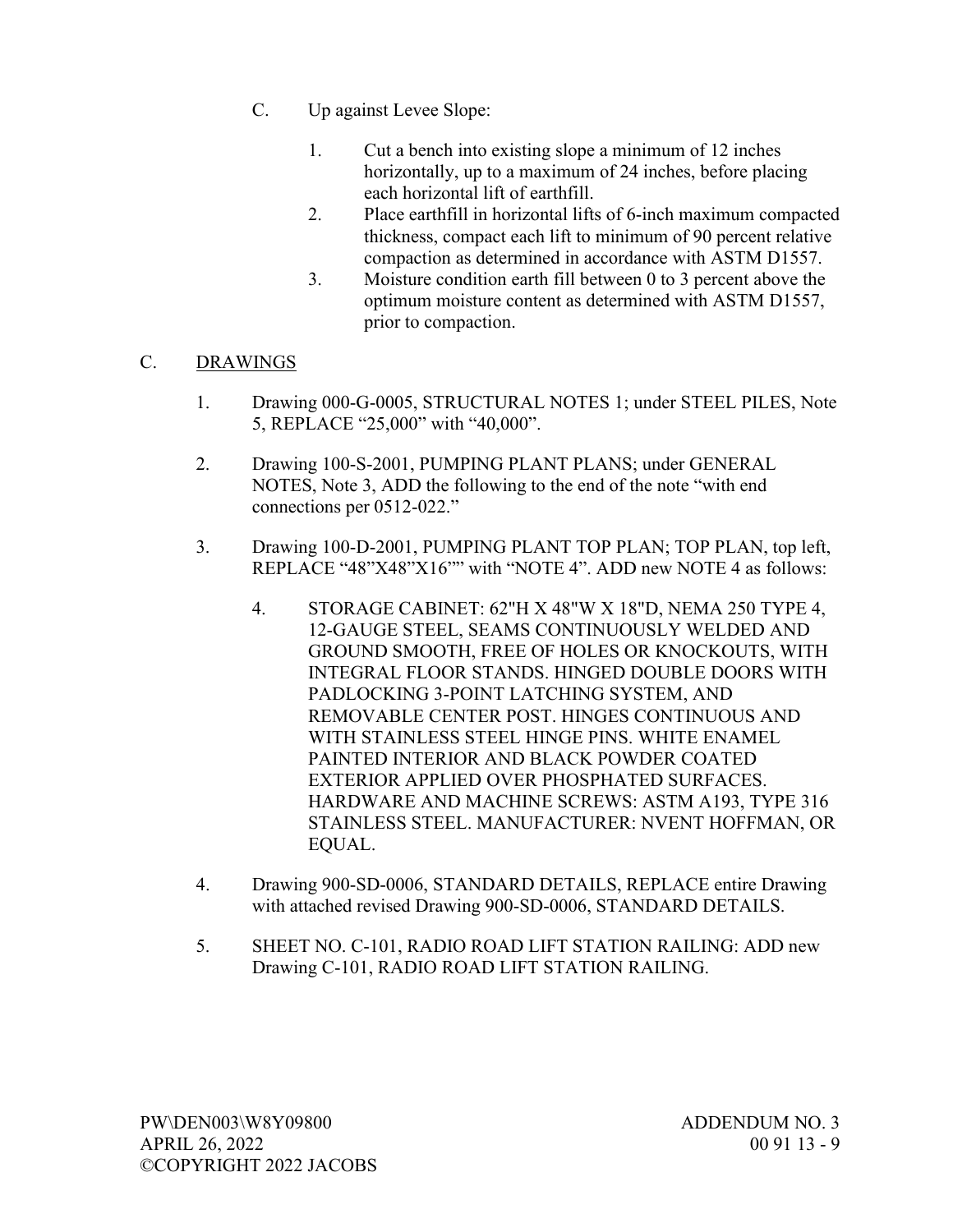All Bidders shall acknowledge receipt and acceptance of this Addendum No. 3 in the Bid Form or by submitting the Addendum with the bid package. Bid Forms submitted without acknowledgment or without this Addendum will be considered in nonconformance.

**JACOBS** 

 $\frac{1}{2}$  and  $\frac{1}{2}$ 

 $\overline{a}$ Appended hereto and part of Addendum No. 3:

A. Revised Drawing 900-SD-0006.

B. New Drawing C-101.

## **END OF ADDENDUM NO. 3**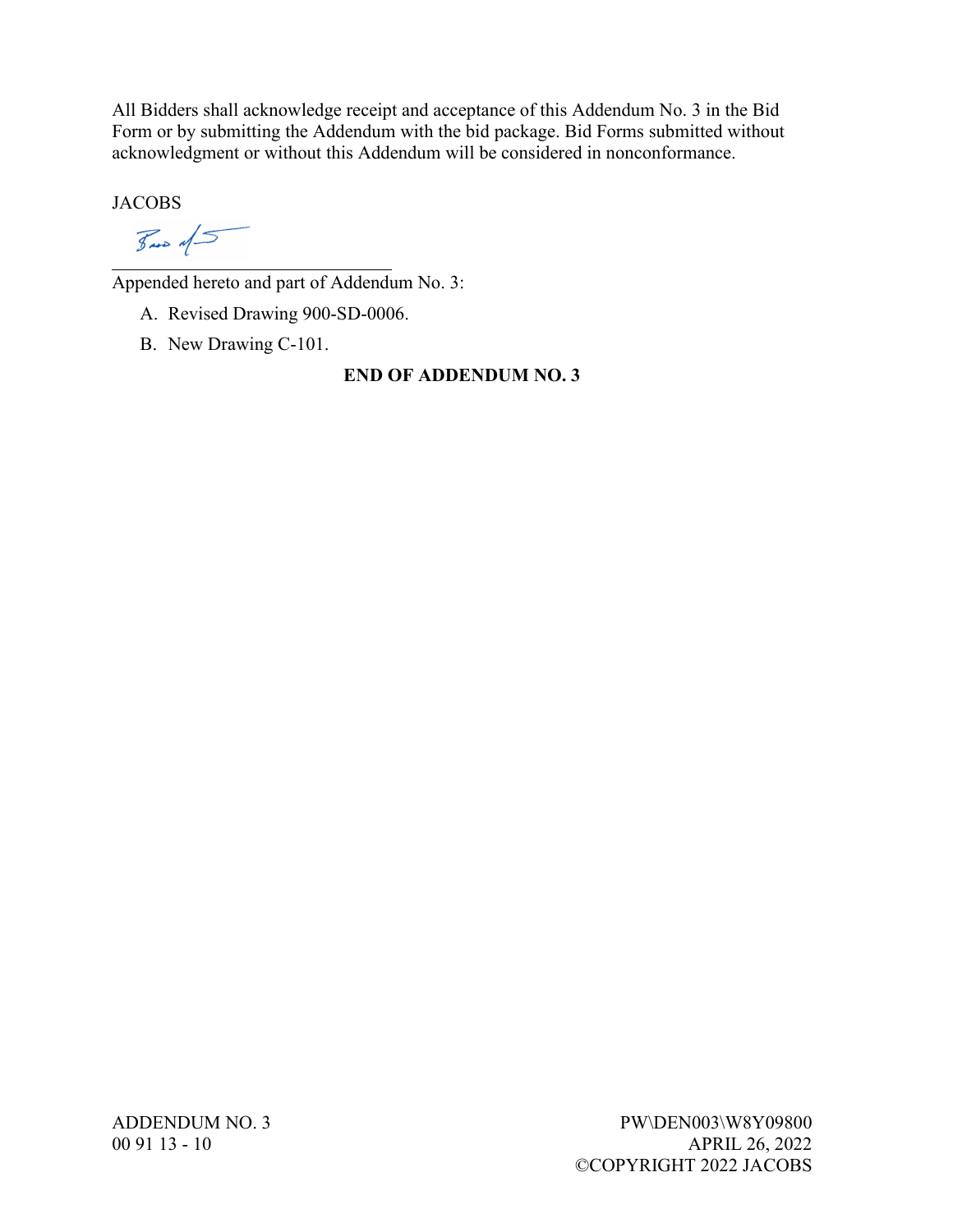